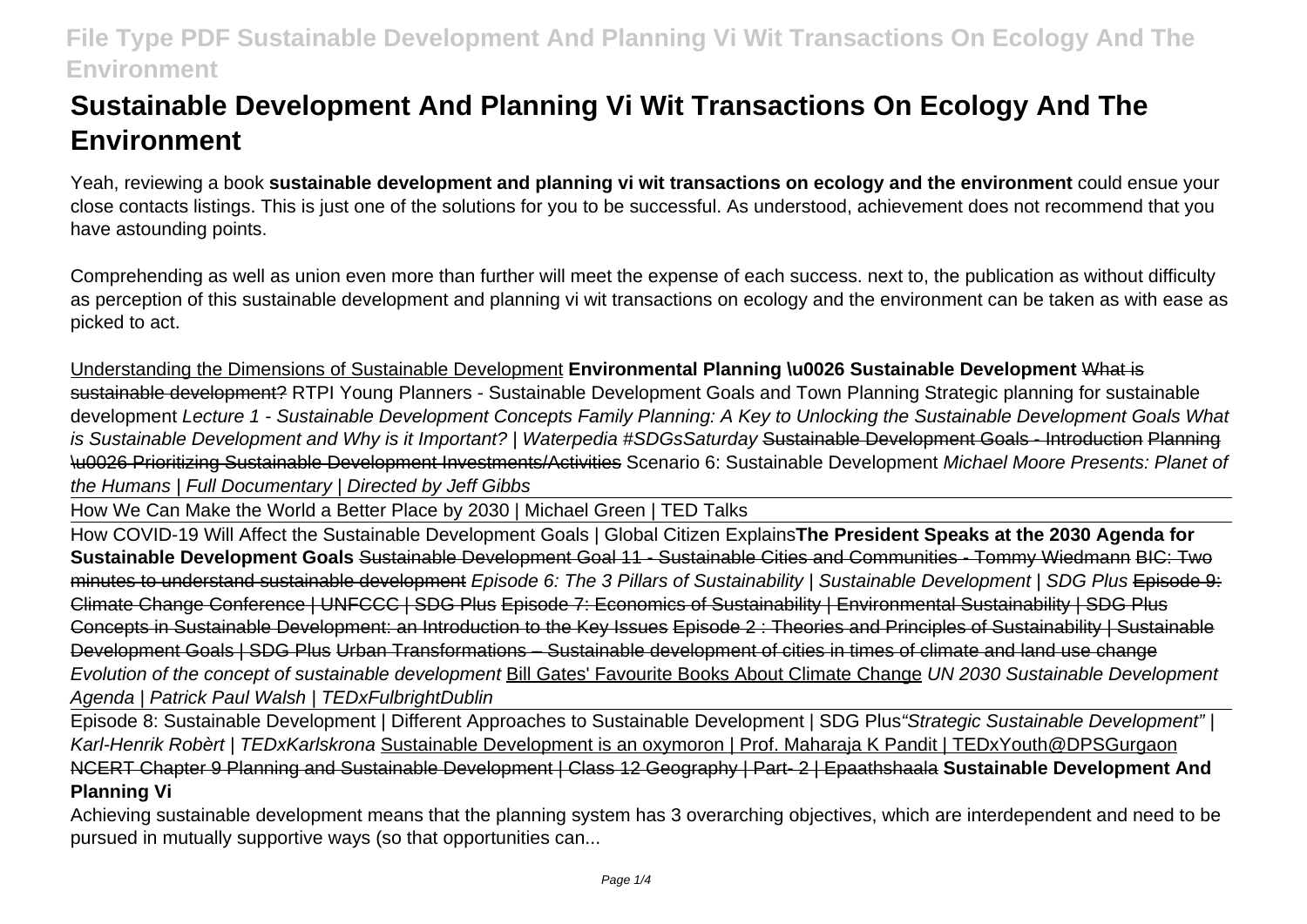## **2. Achieving sustainable development - National Planning ...**

Sustainable Development and Planning 2020 will bring together academics, policymakers, practitioners and other stakeholders from across the globe to discuss the latest advances in the field. The conference will discuss new academic findings and their application in planning and development strategies, assessment tools and decision making processes.

### **Sustainable Development and Planning 2020**

Sustainable urban planning is essential for keeping the earth livable over the long term. This includes various disciplines such as architecture, engineering, biology, environmental science, materials science, law, transportation, technology, economic development, accounting and finance, agriculture, and government.

### **Urban Planning For Sustainable Development**

The 6th International Conference on Sustainable Development and Planning took place on the Greek island of Kos, organised by the Wessex Institute of Technology in collaboration with the University of Thessaly. It followed a series of meetings that started in 2003 in Skiathos (Greece), continued in Bologna (2005), the Algarve (2007), Cyprus (2009), and New Forest (2011) in the UK, home of the Wessex Institute of Technology (WIT).

## **Sustainable Development and Planning 2013**

Spatial planning for risk management, including reducing vulnerability and building urban resilience as it relates to the built environment, urban governance and long-term climate change and development needs. Integrates sustainable development and climate change mitigation and adaptation concerns with disaster planning and urban risk management.

## **International Planning and Sustainable Development MA ...**

New skills and tools need to be developed by management authorities to address the new challenges that emerge from planning, monitoring and managing sustainable use areas. There is also need for development of appropriate forms of governance suitable for category VI protected areas and the multiple stakeholders that are often involved.

## **Category VI: Protected area with sustainable use of ...**

International Journal of Sustainable Development and Planning This Journal is now Published by IIETA From Volume 15, Issue 2 onwards the International Journal of Sustainable Development and Planning will be published by the International Information and Engineering Technology Association (IIETA).

## **International Journal of Sustainable Development and Planning**

Sustainable Planning and Development was established in 2017 to empower communities to protect their water and plan for a sustainable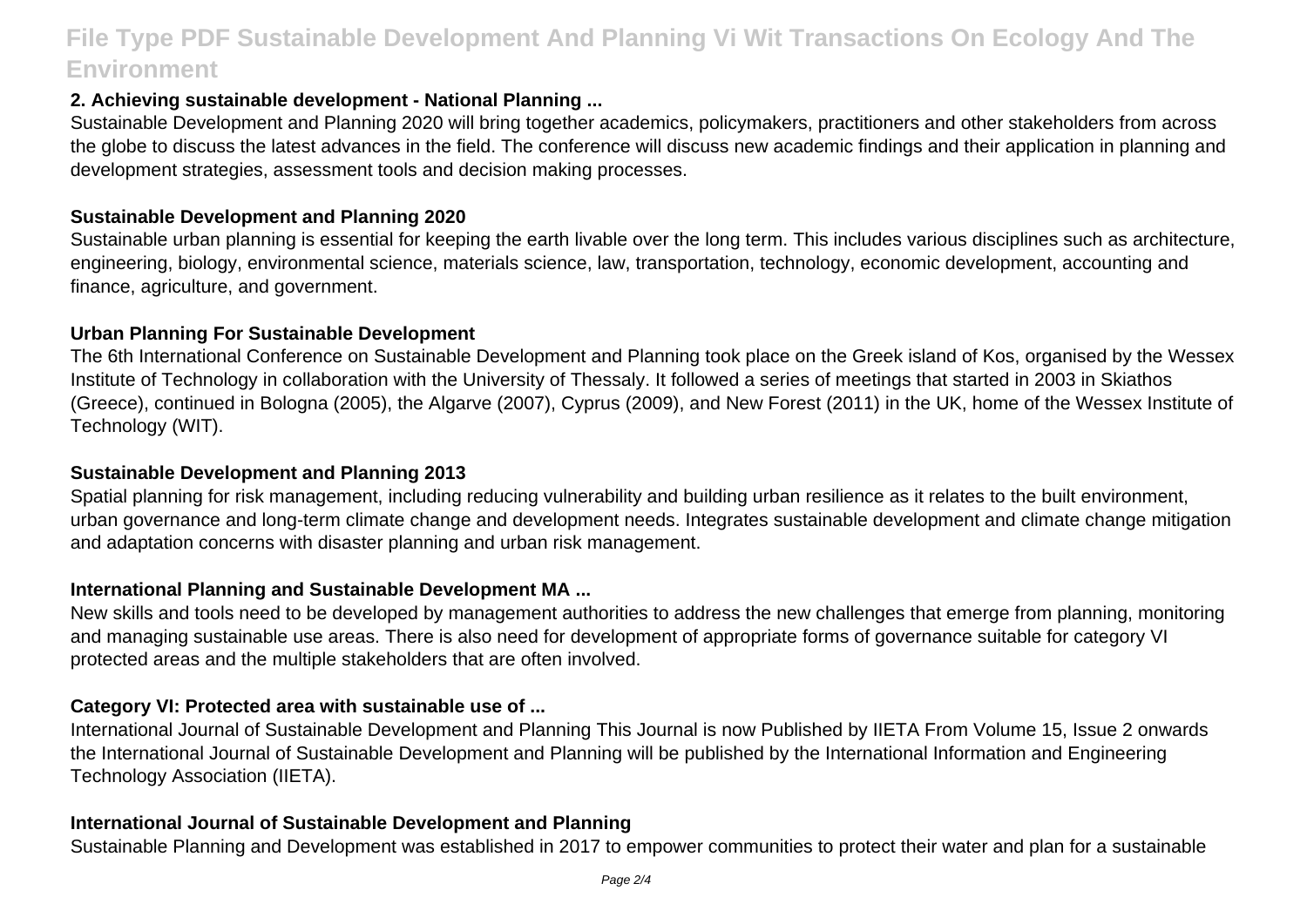future. Sustainability Journal We publish a bi-annual journal with the goal of educating the public with information that is normally reserved for limited audiences in academic settings.

#### **Sustainable Planning and Development – Empowering ...**

Description. The 8th International Conference on Sustainable Development and Planning is part of a series of biennial conferences on the topic of sustainable regional development which began in Greece in 2003. The papers included in these proceedings report on the latest advances from scientists specialising in the range of subjects included within sustainable development and planning.

#### **Sustainable Development and Planning VIII**

Ministry of Economic Affairs, Planning, Resilience and Sustainable Development, Telecommunications and Broadcasting Government Headquarters Roseau, Dominica. Call. 266-4289 /4219 /3148 to reach any Division; 266-3771 to reach Physical Planning Division Email. psplanning@dominica.gov.dm; minsecplanning@dominica.gov.dm; pssecplanning@dominica.gov.dm

#### **Ministry of Economic Affairs, Planning, Resilience and ...**

The School of Geography and Sustainable Development integrates the study of the Earth's system with its landscapes, peoples, places and environments. Teaching and research bring together expertise in the social and natural sciences to examine and develop the principles and practice of sustainable development.

#### **Sustainable development - Subjects - University of St Andrews**

Sustainable development is the organizing principle for meeting human development goals while simultaneously sustaining the ability of natural systems to provide the natural resources and ecosystem services on which the economy and society depend. The desired result is a state of society where living conditions and resources are used to continue to meet human needs without undermining the ...

#### **Sustainable development - Wikipedia**

Details Sustainable development is defined in Highway's England's licence as "encouraging economic growth while protecting the environment and improving safety and quality of life for current and...

#### **Highways England Sustainable Development Strategy and ...**

Increasing recognition that the overall goals of environmental conservation and economic development are not conflicting but can be mutually reinforcing, has prompted calls for 'environmentally sustainable' economic development.

#### **The Concept of Sustainable Economic Development ...**

The Sustainable Development Goals (SDGs) or Global Goals are a collection of 17 interlinked goals designed to be a "blueprint to achieve a